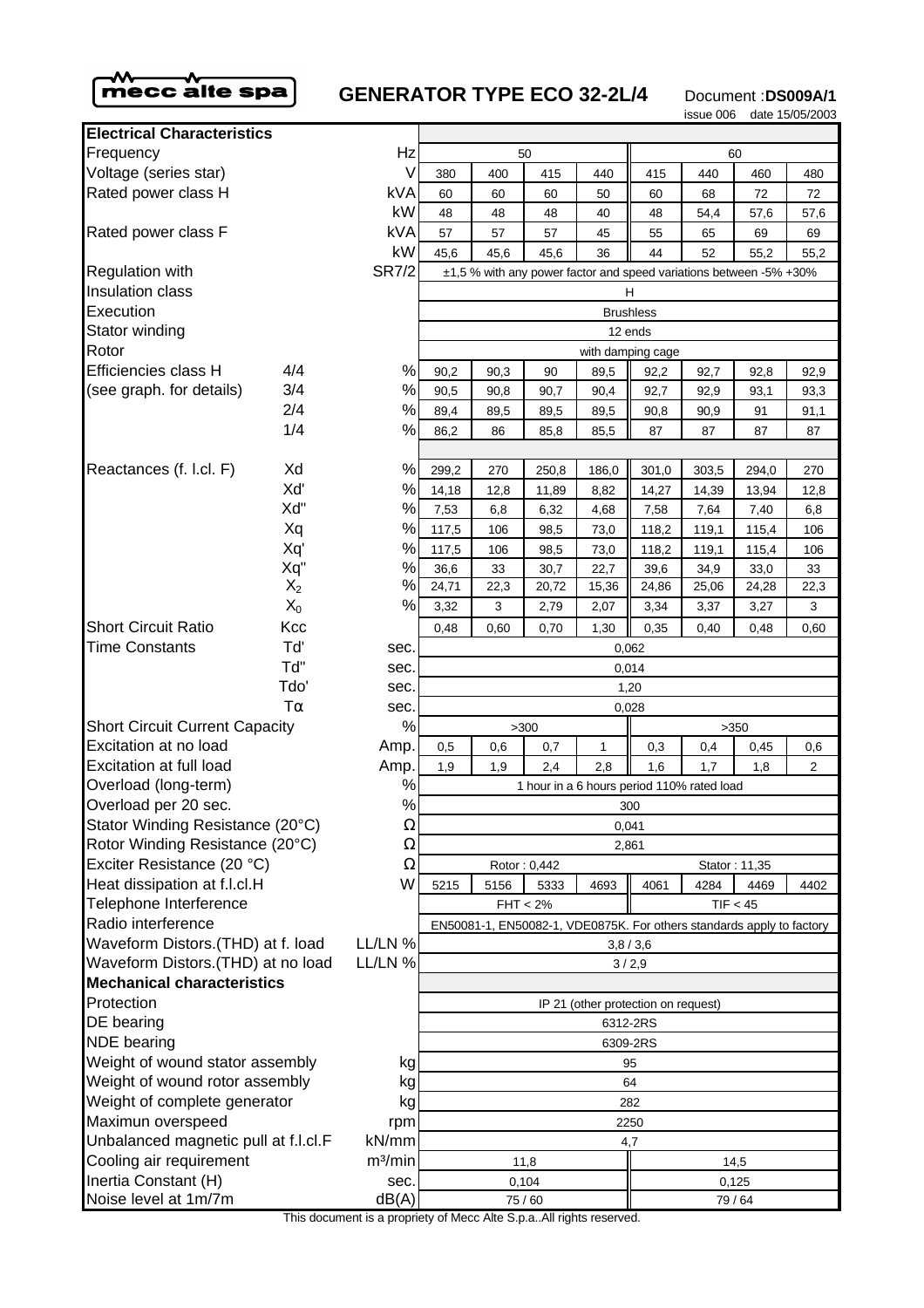

## **GENERATOR TYPE ECO 32-2L/4**

Document : **DS009A/2** issue 005 date : 05/05/03





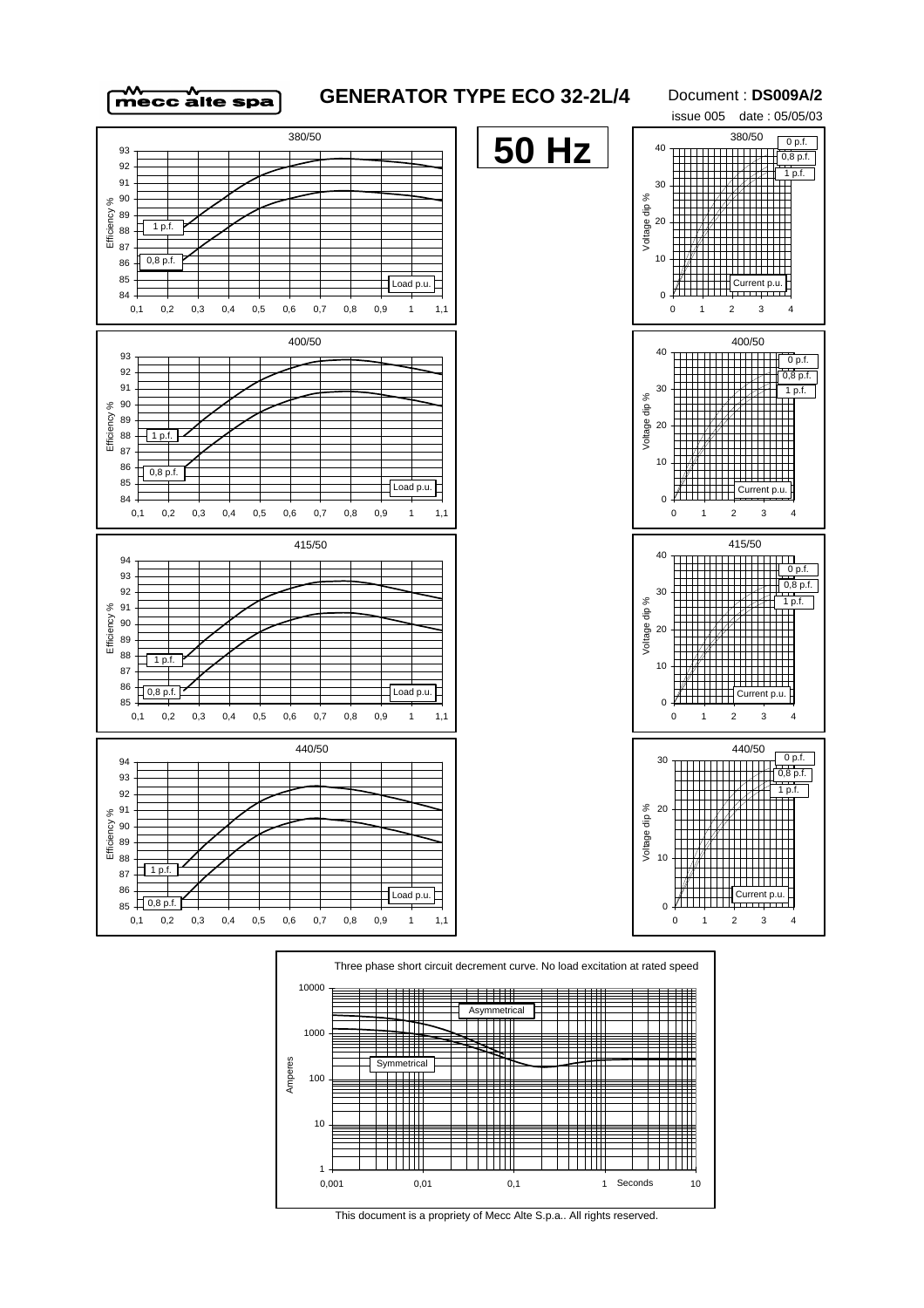



Document : **DS009A/3** issue 005 date : 15/05/03





This document is a propriety of Mecc Alte S.p.a.. All rights reserved.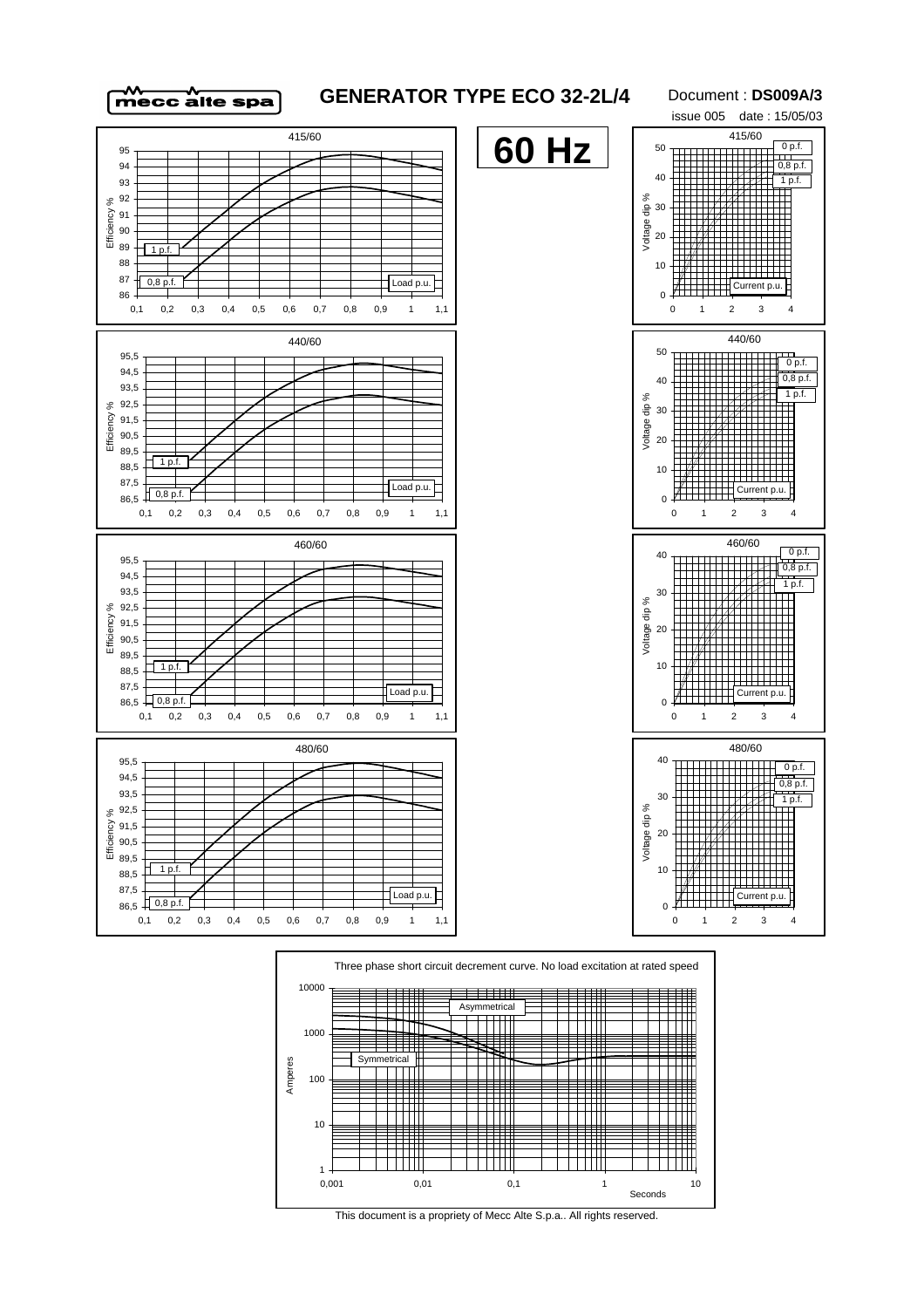